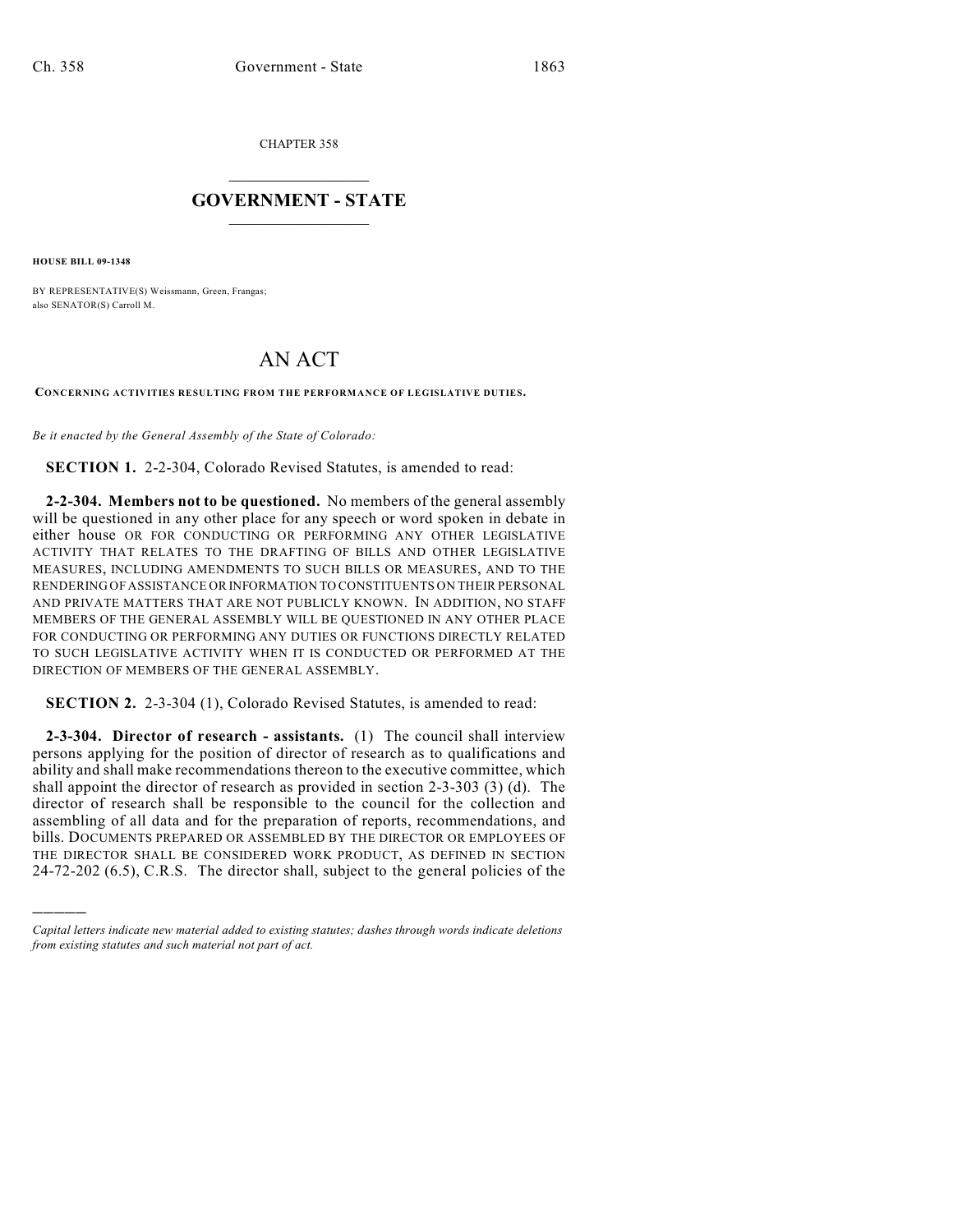council, have administrative direction over the activities of the council. The director shall be paid a salary determined by the executive committee in accordance with section 2-3-303 (3) (a). The director shall be an employee of the general assembly and shall not be subject to the state personnel system laws. The director shall be appointed without reference to affiliation and solely on the basis of such director's ability to perform the duties of the position.

**SECTION 3.** 24-72-202 (6) (a) (II) (C) and (6.5) (b), Colorado Revised Statutes, are amended to read:

**24-72-202. Definitions.** As used in this part 2, unless the context otherwise requires:

(6) (a) (II) "Public records" includes the correspondence of elected officials, except to the extent that such correspondence is:

(C) A communication from a constituent to an elected official that clearly implies by its nature or content that the constituent expects that it is confidential OR THAT IS COMMUNICATED FOR THE PURPOSE OF REQUESTING THAT THE ELECTED OFFICIAL RENDER ASSISTANCE OR INFORMATION RELATING TO A PERSONAL AND PRIVATE MATTER THAT IS NOT PUBLICLY KNOWN AFFECTING THE CONSTITUENT or a communication from the elected official in response to such a communication from a constituent; or

(6.5) (b) "Work product" also includes:

(I) All documents relating to the drafting of bills or amendments, pursuant to section 2-3-505 (2) (b), C.R.S. SECTION 2-3-304 (1) OR 2-3-505 (2) (b), C.R.S., but it does not include the final version of documents prepared or assembled pursuant to section 2-3-505 (2) (c), C.R.S.;

(II) ALL DOCUMENTS PREPARED OR ASSEMBLED BY A MEMBER OF THE GENERAL ASSEMBLY RELATING TO THE DRAFTING OF BILLS OR AMENDMENTS;

(III) ALL DOCUMENTS PREPARED BY OR SUBMITTED TO ANY LEGISLATIVE STAFF IN CONNECTION WITH ASSISTING A MEMBER OF THE GENERAL ASSEMBLY IN RESPONDING TO THE CORRESPONDENCE FROM A CONSTITUENT WHEN SUCH CORRESPONDENCE IS NOT A PUBLIC RECORD OF AN ELECTED OFFICIAL AS PROVIDED FOR IN SUBSECTION (6) OF THIS SECTION;

(IV) "Work product" also includes ALL DOCUMENTS AND all research projects conducted by staff of legislative council pursuant to section 2-3-304 (1), C.R.S., if the research is requested by a member of the general assembly and identified by the member as being in connection with pending or proposed legislation or amendments thereto. However, the final product of any such research project shall become a public record unless the member specifically requests that it remain work product. In addition, if such a research project is requested by a member of the general assembly and the project is not identified as being in connection with pending or proposed legislation or amendments thereto, the final product shall become a public record.